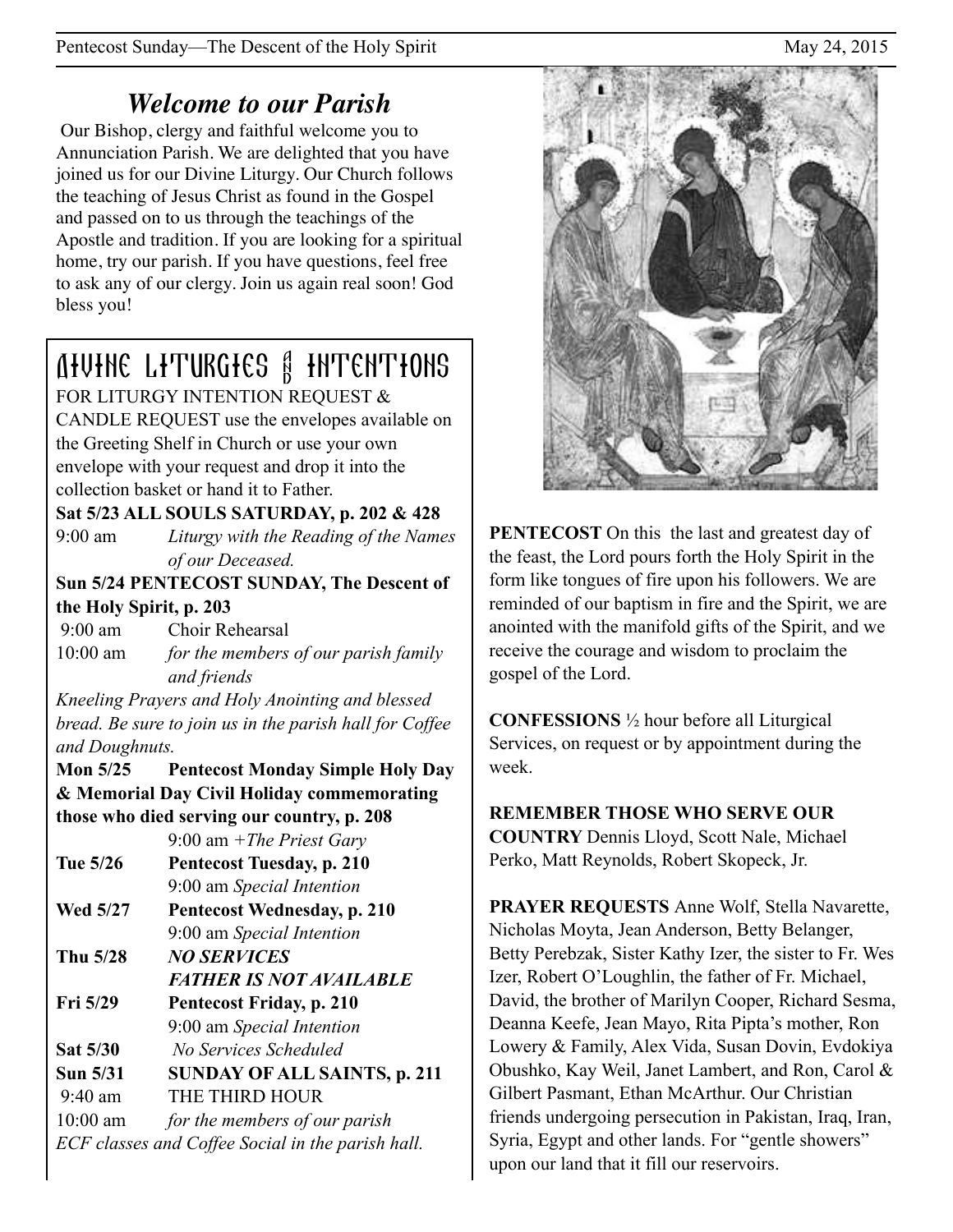#### **IT STAGGERS THE MIND**

It is said that Blessed Augustine (354-430), a leader in the early Western Church, was walking on the ocean shore one day pondering the mystery of the Trinity. He saw a little boy who was playing with a seashell. The youngster scooped a hole in the sand, then went down to the waves and filled his shell with water and poured it into the hole he had made.

Blessed Augustine asked: "What are you doing?" The boy replied: "I am going to pour the sea into the hole."

That led Blessed Augustine, thinking: "That is what I have been trying to do. Standing at the ocean of infinity, I have attempted to grasp it with my finite mind."

The concept of the Holy Trinity does not fit the framework of common logic, nor can it be fully analyzed by our intellect. But this is no reason to say it is an invention of theologians. To declare that the one and only God has made Himself known as Father, Son, and Holy Spirit is simply an attempt to define what the Scriptures teach. "I and my Father are one." John 10:30. "After that the Holy Spirit is come upon you." Acts 1:8. "

And when Jesus was baptized, He went straightway out of the water: and lo, the heavens were opened unto Him, and He saw the Spirit of God descending like a dove and lighting upon Him: and a Voice from heaven, saying, This is my beloved Son, in whom I am well pleased." (Matt 3:16- 17)

To commit our lives to this triune God is to begin to see with the eye of faith His greatness as our Creator, Redeemer, and Sustainer. Doesn't it make sense that the One we worship and to Whom we entrust our lives should be vastly greater than our limited understanding.

> **7 DAY CANDLE OFFERING Eternal Light:**  *Intention of Sally Rock*  **Icon of our Lord: Icon of the Theotokos Vestibule Icon of our Lord:**

| Sat 5/23                                        | <b>Parish Calendar &amp; Upcoming Events</b><br><b>5TH ALL SOULS SATURDAY</b><br>9:00 am Liturgy & Panachida                                                                                                                                                                      |
|-------------------------------------------------|-----------------------------------------------------------------------------------------------------------------------------------------------------------------------------------------------------------------------------------------------------------------------------------|
| <b>Mon 5/25</b>                                 | <b>MEMORIAL DAY PENTECOST MON</b><br>9:00 am Liturgy w/ Procession                                                                                                                                                                                                                |
| Fig. 5/29                                       | NINTH ANNUAL ROMAN & EASTERN<br><b>CATHOLIC AND ORTHODOX</b><br><b>CHRISTIAN ECUMENICAL SERVICE of</b><br>prayer for Christian Unity celebrating<br>Pentecost. Our choir will be singing.<br>See Bob Pipta for info 7:00 pm at<br>Christ Cathedral Arboretum, Garden<br>Grove, CA |
|                                                 | <b>June 26-28 Sunday Myrrh-Bearers Retreat</b>                                                                                                                                                                                                                                    |
|                                                 | Eparchial Event Myrrh-bearers Retreat at the                                                                                                                                                                                                                                      |
| Franciscan Renewal Center in Scottsdale, AZ     |                                                                                                                                                                                                                                                                                   |
| The retreat is for girls 7-11 years, teen girls |                                                                                                                                                                                                                                                                                   |
|                                                 | from $12-17$ and for women $18+$ years.                                                                                                                                                                                                                                           |
|                                                 | Registration forms are available on the table at                                                                                                                                                                                                                                  |
|                                                 | the entrance to the church. Contact: Sister                                                                                                                                                                                                                                       |
|                                                 | Jean Marie 602-861-9778 or e-mail--                                                                                                                                                                                                                                               |
| jean.sister@cox.net                             |                                                                                                                                                                                                                                                                                   |

**ALIVE IN CHRIST RETREAT CAMP FOR BOYS AND THEIR FATHERS** What could be better than a long weekend of prayer, sports, spiritual talks, games and skits in the beautiful Palomar Mountain Range The "Alive in Christ" ascetically boot camp for Byzantine Catholic boys and their fathers will be held this year July 30- August 2, at "Palomar Christian Conference Center" Northeast of San Diego, CA. Boys and young men 7-17 will join bishop Gerald in the decade long tradition, and return enlivened and enlighten. (Boys 7-10 are required to have a male guardian with them.) **Application deadline: June 29th. Application packets available on the Greeting Shelf in church in a special folder.** 

**GIFT SHOP** Open after the Sunday Liturgy. See Sue Petyo for more information.

**COFFEE SOCIAL HOST** Thank you! JUNE- Malinick Family